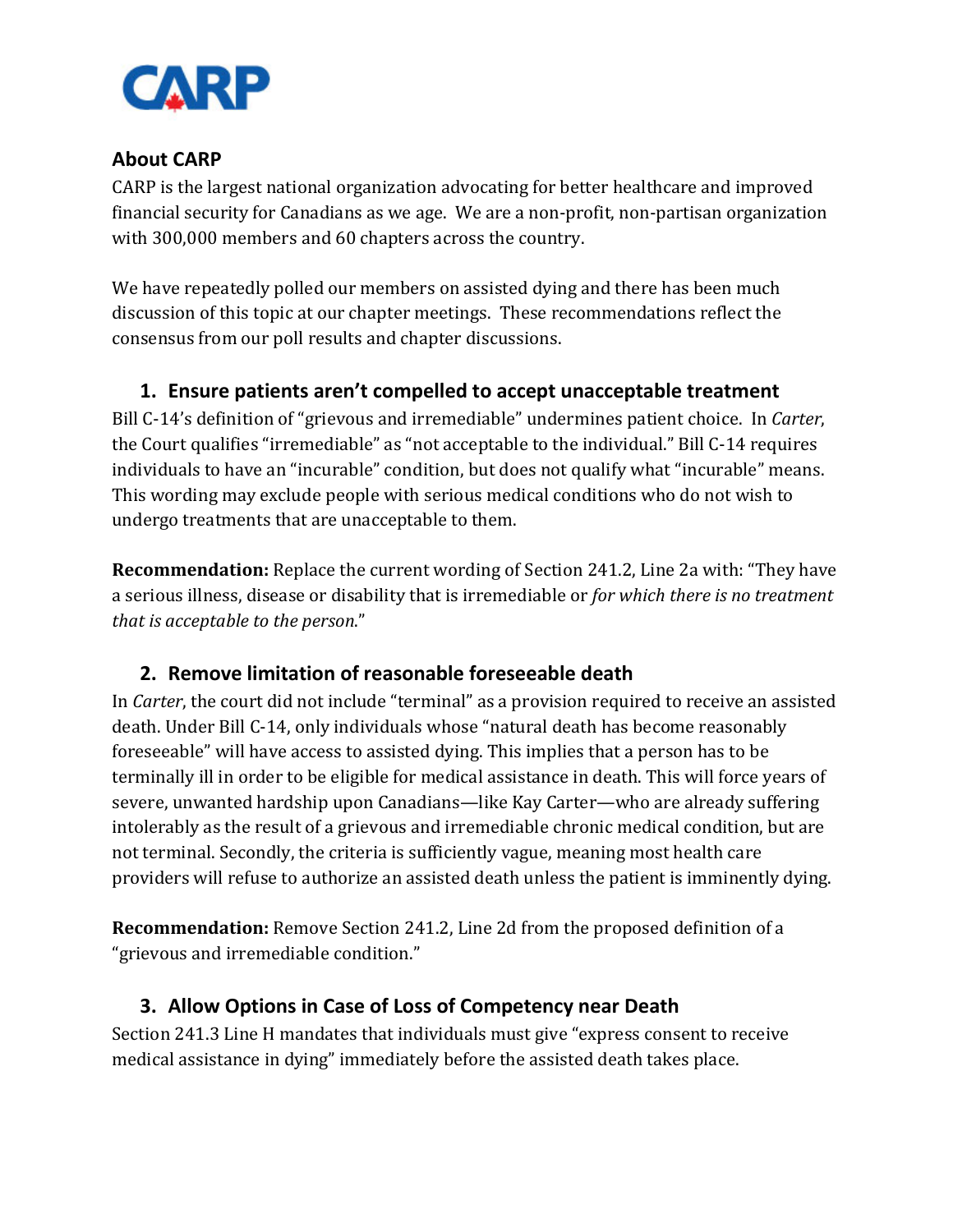

This provision will become a barrier for eligible individuals who have already requested and received approval for an assisted death, but are not competent at the time it is carried out. Take, for example, an individual with terminal cancer who meets all the criteria for assisted dying, but unexpectedly suffers a stroke a few nights before her scheduled assisted death, leaving her incapacitated but still alive. She will now be denied access to assistance in dying, despite her unequivocal, enduring wish for relief from her suffering.

**Recommendation:** Amend Line H to include "If the person is still capable."

# **4. Ensure Access to Assisted Dying for Those With Dementia**

#### **A. Allow for death of dementia patients while competent**

At a minimum, ensure people with dementia, or other diseases which impact competency, have the ability to access assisted dying while they remain competent. Bill C-14 currently only provides access to assisted dying for those individuals in an "advanced state of irreversible decline in capability".

This rule, in conjunction with the prohibition on advance requests for assisted dying, is discriminatory. It effectively denies access to an assisted death for Canadians with dementia or other chronic, degenerative conditions like Huntington's disease who will not be competent when they reach an "advanced state."

**Recommendation:** Remove Section 241.2, Line 2b from the proposed definition of "a grievous and irremediable condition."

### **B. Provide option for dementia patients to pre-plan their death**

A more compassionate option is to allow dementia patients and others who will lose their capacity before their death is reasonably foreseeable is to allow them to preplan their death.

Prohibiting advance consent for assisted dying discriminates against Canadians diagnosed with dementia or other degenerative conditions that rob victims of capacity and who would otherwise be eligible for medical assistance in dying. For example, a person with a recent Alzheimer's diagnosis would almost certainly not be able to access assisted dying under the rules outlined in Bill C-14. By the time her suffering becomes intolerable and she is in an "advance state of irreversible decline," she will have long since lost capacity and will be ineligible for assistance.